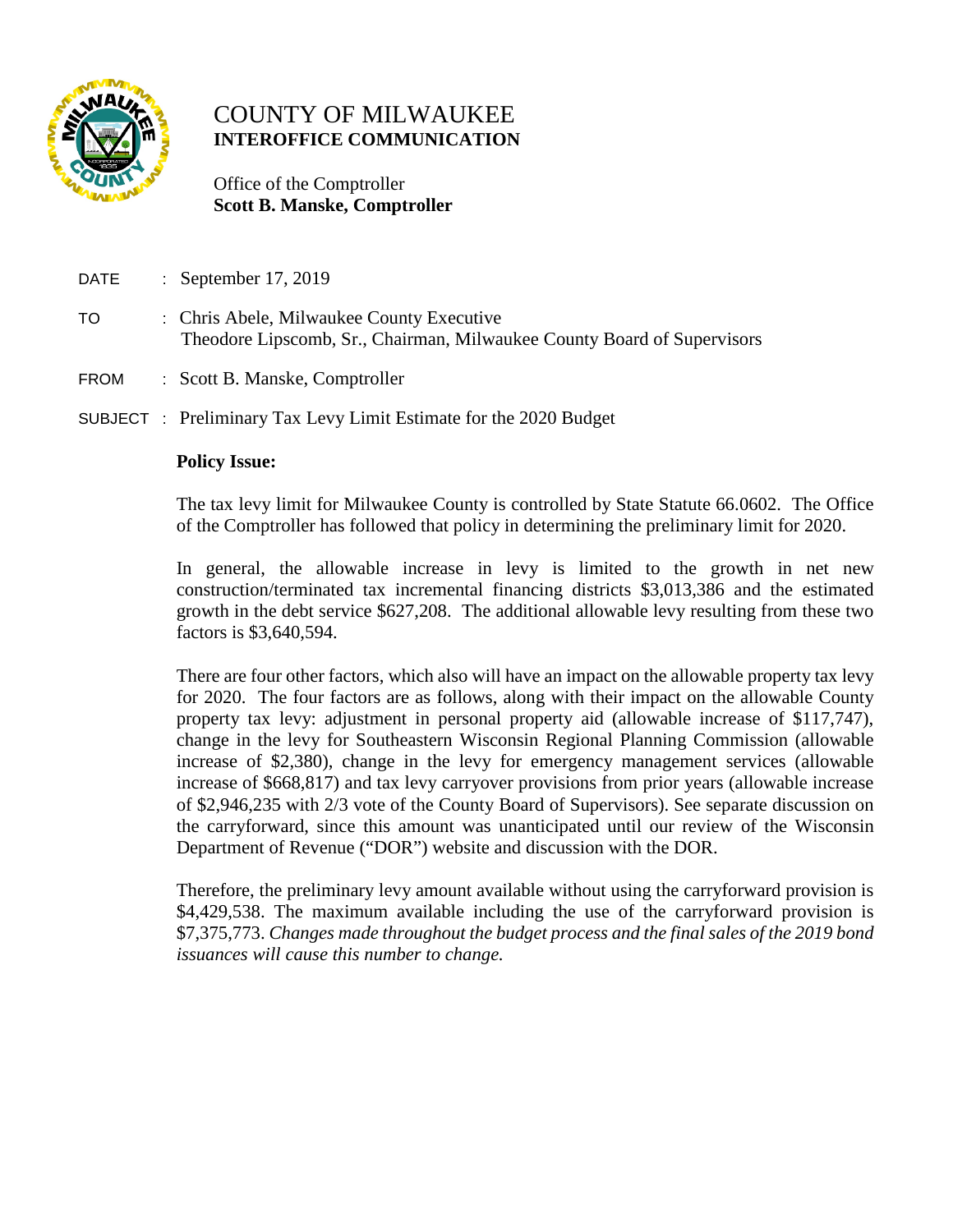#### **2020 Budget Allowable Levy Increase\***

| <b>Levy Limit Provision</b>                           | <b>Additional Allowable Levy</b> |
|-------------------------------------------------------|----------------------------------|
| A) Net New Construction (1.355%) and Terminated       |                                  |
| <b>TIDs</b>                                           | \$3,013,386                      |
| B) Change in Debt Service                             | \$627,208                        |
| C) Change in EMS Levy Available to be Levied for      |                                  |
| Separately                                            | \$668,817                        |
| D) Personal Property Aid Levy Adjustment              | \$117,747                        |
| E) SEWRPC 2019 vs. 2020 Levy Change                   | \$2,380                          |
| <b>Maximum Allowable Levy (Less the Carryover</b>     |                                  |
| <b>Provision)</b>                                     | \$4,429,538                      |
|                                                       |                                  |
| F) Carryover Provision (Requires 2/3 Vote and lower   |                                  |
| general obligation debt in current year than previous |                                  |
| year)                                                 | \$2,946,235                      |
|                                                       |                                  |
| Levy Amount Available Including Utilization of the    |                                  |
| <b>Carryover Provision which requires a 2/3 Vote</b>  | \$7,375,773                      |

\* These amounts are preliminary and are subject to further revision throughout the budget process.

## **A) Growth Due to the County's Valuation Factor (Wis. Stat. 66.0602 (2))**

Current State Statute allows for the County to increase its levy to reflect increases in its valuation. The valuation changes are a function of the net new construction percentage change and the closeout (termination of) Tax Incremental Financing Districts ("TIDs") within the County. The net new construction percentage for the 2020 Budget is 1.355% and the Terminated TID percentage is 0.106%. For the 2020 Budget, the County may increase its levy by \$3,013,386 as a result of these factors.

#### **B) Debt Service (Wis. Stat. 66.0602 (3) (d) (2))**

The County has the option to increase its tax levy anytime the debt service increases. The County; however, must decrease its tax levy anytime debt service decreases. For 2020, the debt service is estimated to increase by \$627,208. Based on current amounts included in the 2020 Recommended Budget, the County may increase its tax levy by a maximum amount of \$627,208 under this provision.

The Recommended Budget includes the final results from the bond sales that occurred on September 12, 2019. The County has sold its Series 2019A General Obligation Refunding Bonds (tax-exempt), its Series 2019B General Obligation Refunding Bonds (taxable), and its Series 2019C General Obligation Promissory Notes (tax-exempt).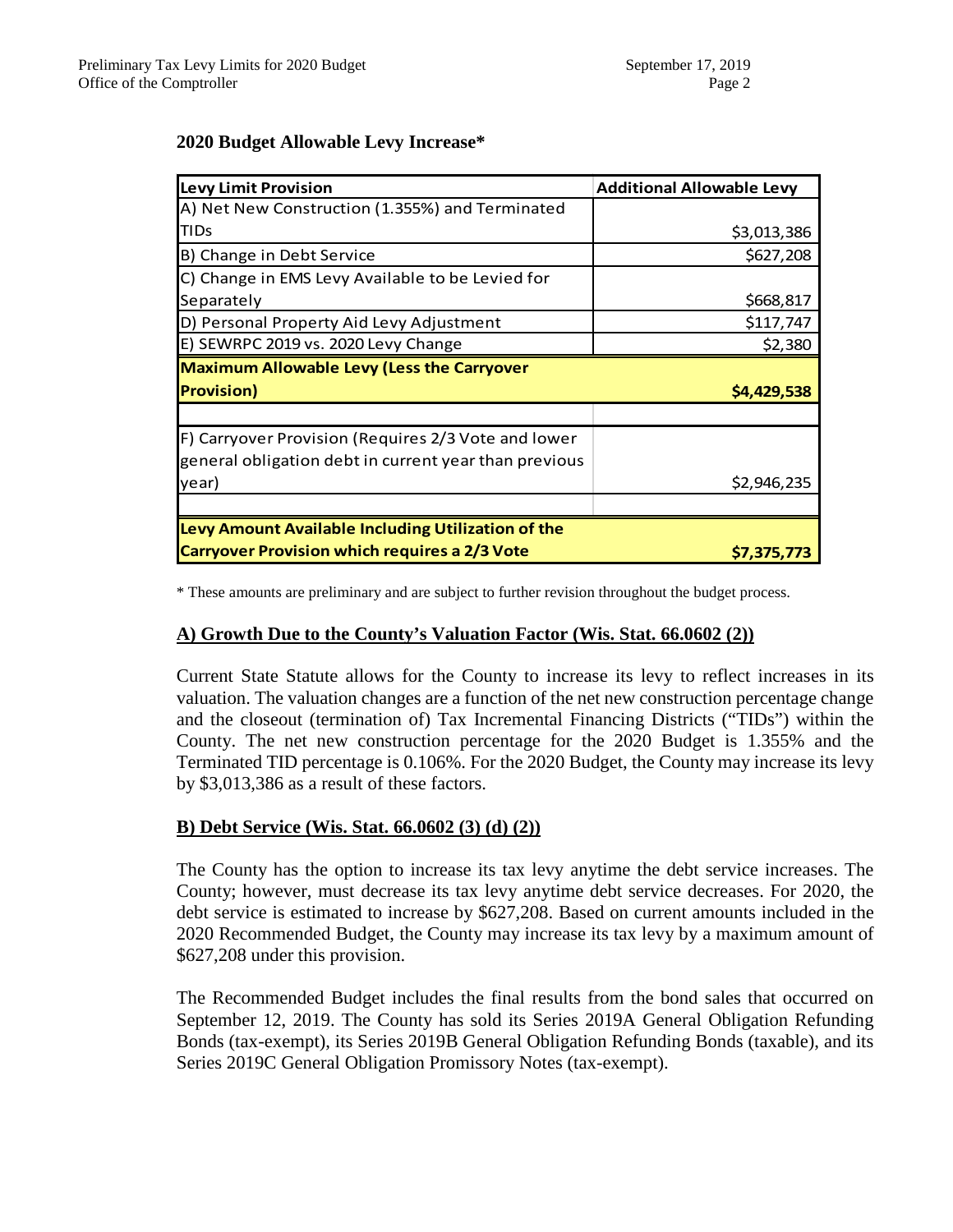The 2020 debt service amounts will change when the remaining sales of the County's 2019 bond issuances occurs in October.

# **C) Items Excluded from the Levy Limit Provision (Wis. Stat. 66.0602 (3) (e))**

Emergency Management Services (EMS) can be separately levied for by the County, up to EMS's tax levy requirements. The County utilized this exclusion in the 2019 Adopted Budget to increase the County's levy by \$2,651,209: the tax levy for EMS in 2019. Since the EMS exclusion amount in the 2019 Budget was equal to EMS tax levy, any increase in the 2020 budgeted tax levy would become available to be levied, while any decrease would lower the County levy for EMS, and the County levy overall. For 2020, based on the current amount included in the Recommended Budget, the tax levy contribution to EMS will increase to \$3,320,026, thus increasing the tax levy funding provided by this exclusion by \$668,817.

## **D) Personal Property Aid Levy Adjustment (Wis. Stat. 66.0602 (2) (b))**

The 2017-2019 state budget (2017 Wisconsin Act 59) expanded the types of personal property that are exempt from taxation. The expansion includes machinery, tools and patterns not used in manufacturing ("newly exempt personal property")<sup>[1](#page-2-0)</sup>. The 2017-2019 state budget also included aid (beginning in 2019) to taxing jurisdictions equal to the property taxes that would have been levied on the newly exempt personal property. The County received a personal property aid payment of \$1,616,781 in 2019.

In addition to providing aid to jurisdictions, the 2017-2019 state budget also adjusted the levy limit down by the same amount as the aid payment.

For 2020, the State Department of Revenue has indicated that the County will receive a personal property aid payment amount of \$1,499,034. Since the personal property aid amount has been reduced by \$117,747; the County's allowable levy increases by \$117,747.

## **E) Southeastern Wisconsin Regional Planning Commission (SEWRPC) levy change**

The year over year change in tax levy for the Southeastern Wisconsin Regional Planning Commission (SEWRPC) is also used to calculate the allowable levy. The 2019 to 2020 change for SEWRPC is a decrease of \$2,380 which increases the allowable levy for other uses by \$2,380.

<span id="page-2-0"></span><sup>&</sup>lt;sup>1</sup> Wisconsin Statute 70.111 (27) (b)